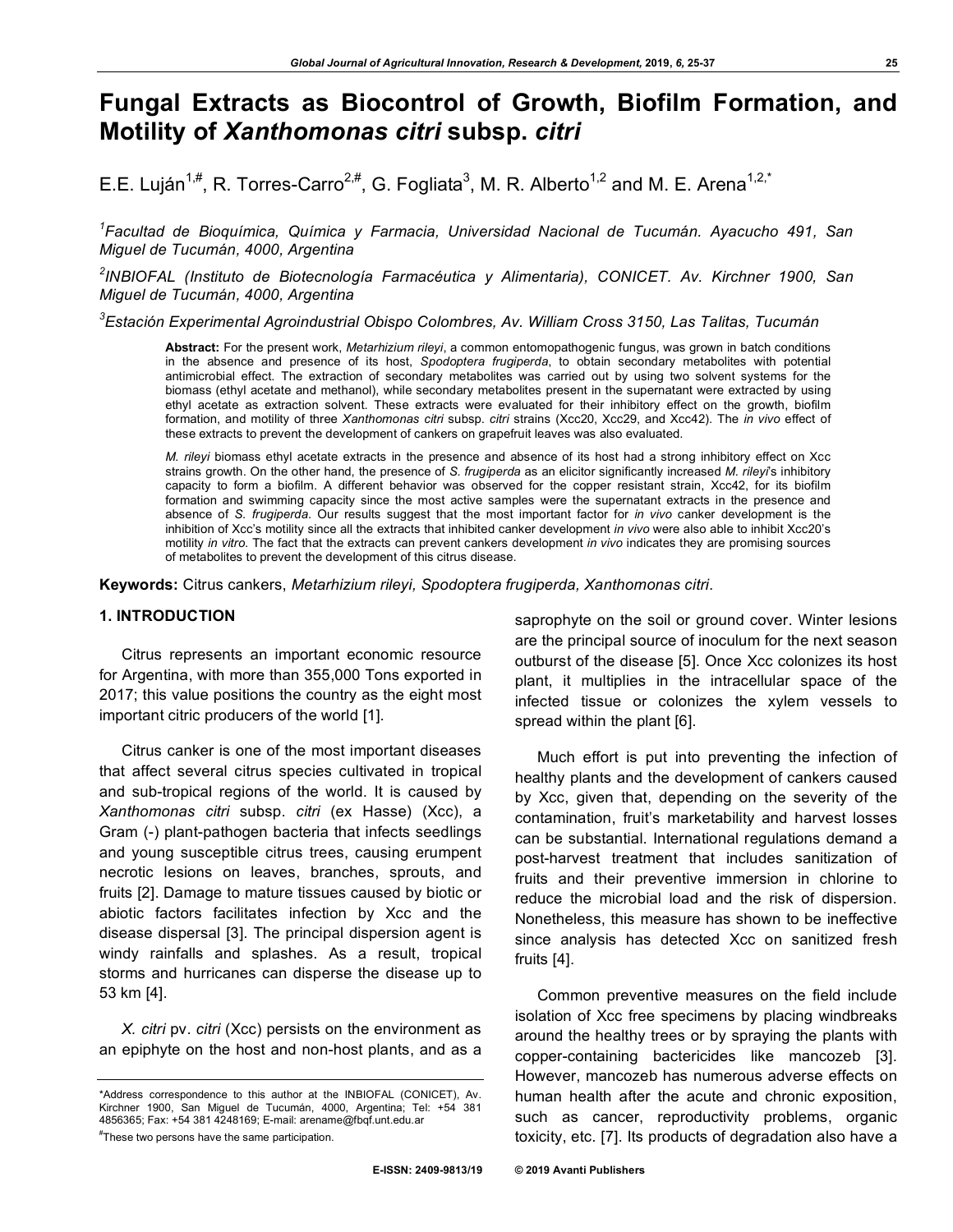negative effect on animals and the environment due to accumulation in groundwaters and soils [8]. Moreover, the environmental effect of copper-based pesticides is well documented [9]. New efforts are seeking for natural and non-toxic antimicrobials to prevent and control Xcc's cankers in endemic regions around the world since strains resistant to cooper have already been reported [10].

Xcc pathogenicity is mediated by some virulence factor essential for the bacteria adherence to the plant surface, as well as to invade the intercellular space, acquire nutrients, and counteract the host defense response [6]. For the present work, grapefruit leaves were infected with the acquired strains, and the pathogenic bacteria were re-isolated for the subsequent experiments.

One of the main strategies of Xcc to colonize and infect the citrus involved the biofilm formation. This is a complex process that involves three main stages (attachment to the surface, proliferation/formation of biofilm, and dispersal), and requires the expression of numerous virulence factors, as well as the cooperative work mediated by *Quorum sensing* of all the bacteria attached to a biotic or abiotic surface [11]. Inhibiting biofilm synthesis could be achieved by blocking mechanisms involved in these three fundamental stages and bacteria communication through *Quorum sensing*.

Entomopathogenic fungi have been used as a biological control against many insect pests of important crops as a safe alternative to toxic and recalcitrant commercial pesticides [12]. These fungi produce a great array of molecules that range from proteins and enzymes that allow them to colonize and infect their host, and secondary metabolites whose function is aimed to facilitate the adhesion and to counteract the immunological defense of their host [13].

*Metarhizium rileyi* is an entomopathogenic fungus that infects a wide variety of insect pests with great economic importance [14]. The fungi also synthesize antimicrobials that target symbiotic bacteria that inhabit the insect surface and participate in their host defensive system [15]. This capacity to produce antimicrobial molecules along with their high production of biomass indicates that they could also be used as natural antimicrobial biopesticides to prevent Xcc cankers. For the present work, we evaluated the potential use of secondary metabolites of *M. rileyi* as antimicrobial agents against Xcc.

# **2. MATERIAL AND METHODS**

#### **2.1.** *Xanthomonas citri subsp. citri* **Strains**

*Xanthomonas citri* pv. *citri* (Xcc) was provided by the Estación Experimental Agroindustrial Obispo Colombres (EEAOC), Tucumán, Argentina. The strains employed for this work were obtained from citrus cankers on the different parts of citrus that were cultivated in San Andrés and Las Talitas (Tucumán, Argentina) (Table **1**). The strain Xcc42 was isolated from cankers growing on lemon plants previously treated with copper bactericides.

|  | Table 1: <i>Xanthomonas citri subsp. citri</i> Strains |  |  |
|--|--------------------------------------------------------|--|--|
|--|--------------------------------------------------------|--|--|

| <b>Strain number</b> | Location     | <b>Plant source</b> |  |
|----------------------|--------------|---------------------|--|
| Xcc20                | San Andrés   | Lemon leaf          |  |
| Xcc29                | <b>EEAOC</b> | Grapefruit          |  |
| Xcc42                | San Andrés*  | Lemon               |  |

\*This strain was isolated from plants previously treated with copper.

Strains preserved in phosphate-buffered saline (PBS) were activated by growing in nutrient agar for 48 h at 28ºC, under aerobic conditions. Afterwards, single colonies were grown in Luria-Bertani medium (LB) at 28ºC for 48 h under aerobic conditions and without shaking.

#### **2.2. Pathogenesis Test**

Duncan grapefruits (*Citrus paradise*) were used for *in vivo* assays because of its major sensibility to Xcc. Duncan grapefruits were grown in a greenhouse at 22- 25ºC with a photoperiod of 16 h light hours. When seedlings reached 70 cm of height, their leaves were selected and numbered from the apex (most sensible to infections). Leaves were infected by inoculating 5 mL of each Xcc strain suspension (Xcc in sterilized distilled water,  $DO<sub>560nm</sub> = 0.1$ ) using a needle-less syringe. The infected plants were incubated for 7 days in a greenhouse at 20-25ºC with a photoperiod of 16 h light hours.

# **2.3. Re-Isolation**

Symptomatic leaves were collected and cleaned with ethanol 96º. Afterwards, cankers were cut using a sterile scalpel (portions of 3x3 mm) and were smashed with two drops of sterile water to resuspend the cankers' bacteria. After 15 min, an aliquot was transferred to nutrient agar, and it was incubated at 28ºC for 48 h under aerobic conditions. To isolate pure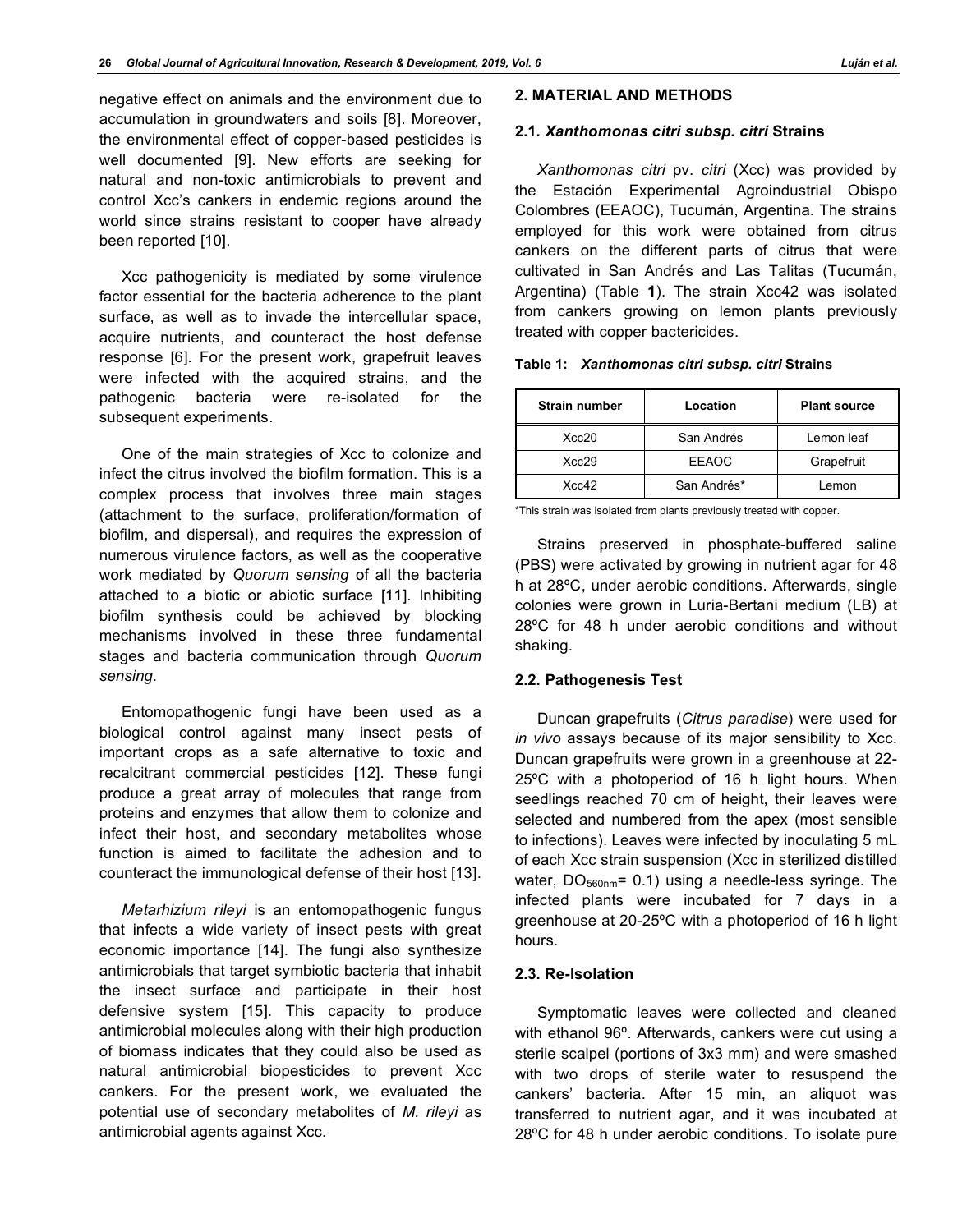colonies, bacteria were inoculated in a plate with nutrient agar by streaking and were incubated at 28ºC for 48 h.

# **2.4. Preparation of the Fungal Extracts**

#### *2.4.1. Fungal Strain*

For the present work, an ARSEF 4094 strain of *Metarhizium rileyi* (Farlow Samson) was used. It was isolated from *Spodoptera frugiperda* (Lepidoptera: Noctuidae) in Bahía, Brazil, in 1985. The strain was provided by the ARS Collection of Entomopathogenic Fungal Cultures (ARSEF, USA).

#### *2.4.2. Activation of Metarhizium rileyi*

The strain, obtained as lyophilized spores, was activated by injecting 1 mL of distilled water and was left for 15-30 min to reconstitute the cellular components. Afterwards, 500 µL of the suspension was inoculated in Sabouraud maltose agar supplemented with yeast extract 1% (SAMY) and were incubated at 25ºC for 10 days. These conditions induced a micellar growing of the fungi. *M. rileyi* was kept under this condition for another 15-20 days to obtain spores.

#### *2.4.3. Preparation of the Spores Inoculate*

The sporulated cultures grown in SAMY medium were washed using Sabouraud maltose liquid medium supplemented with yeast extract 1% (SMY) to reach an absorbance of 0.9-1.0 at 560 nm. This absorbance corresponded to a concentration of 10 $8$  spores/mL. Spores were counted using a Neubauer chamber.

# *2.4.4. Batch Culture of Metarhizium rileyi*

SMY was used as a base to prepare the following growing mediums:

*Medium F (fungus) (M. rileyi control):* 300 mL of medium SMY were inoculated with a spore suspension of *M. rileyi* ( $DO<sub>560nm</sub> = 0.9$ ) for a final concentration of 3% (v/v).

*Medium FI (fungus + insect) (M. rileyi-S. frugiperda)*: 300 mL of medium SMY were inoculated with a spore suspension of *M. rileyi* ( $DO<sub>560nm</sub> = 0.9$ ) for a final concentration of 3% (v/v). This medium was also supplemented with sterilized fragments of *S. frugiperda* 1% (w/v).

*Medium I (insect) (S. frugiperda control)*: 300 mL of medium SMY were inoculated with 1% (w/v) sterilized fragment of *S. frugiperda.*

Each medium was incubated under constant shaking (180 rpm) at 27ºC for 15 days. The experiments were carried out by triplicate.

# **2.5. Extraction of Active Principles**

The culture medium was filtered using Whatman N<sup>o</sup>1 filter papers to separate the biomass from the liquid medium. Supernatants obtained were subjected to two consecutive extractions using equal volume ethyl acetate (50% v/v), while a third extraction was carried out using ethyl acetate 25% v/v. The active principles present in the biomass were extracted in three cycles for 48 h by using ethyl acetate, and a fourth extraction was carried out using methanol to obtain more polar metabolites.

Anhydrous sodium sulfate was added to all the extracts obtained to eliminate water remains. Afterwards, extracts were filtered using Whatman Nº1 filter papers and evaporated *in vacuo* at a maximum temperature of 45ºC. For the biological assays, the obtained extracts were resuspended in DMSO:H<sub>2</sub>O (1:1) to obtain stock solutions of 2 mg/mL.

# **2.6. Analysis of Chemical Complexity by Thin-Layer Chromatography**

Each extract was spotted onto a TLC plate (silica gel, Kieselgel G60 F254 0.2 mm). Afterwards, plates were developed using chloroform: ethyl acetate (7:3 v/v) as a mobile phase. Plates were dried and visualized under UV light of 254 and 365 nm (UV lamp model 5L-58 Mineralight Lamp). To evaluate the presence of sterols, the developed plates were also sprayed with Godin reagent (1 vol 1% vanillin in ethanol +1 vol 3% perchloric acid in water) and 30% sulfuric acid and were heated at 100ºC until bands were visible [16].

# **2.7. Antimicrobial Assay**

#### *2.7.1. Inhibition of the Bacterial Growth*

The biomass and supernatant extracts' effect on the growth of the strains Xcc20, Xcc29 and Xcc42 were determined spectrophotometrically using the microdilution method, according to Sandasi *et al*. (2012) [17].

After incubation for 24 h in Luria-Bertani medium, strains were diluted using the fresh medium for a 4% (v/v) final concentration. An aliquot of the cells suspension (180  $\mu$ L, 1x10<sup>6</sup> cells/mL) and 20  $\mu$ L of each extract 1 mg/mL (100 µg/mL as a final concentration in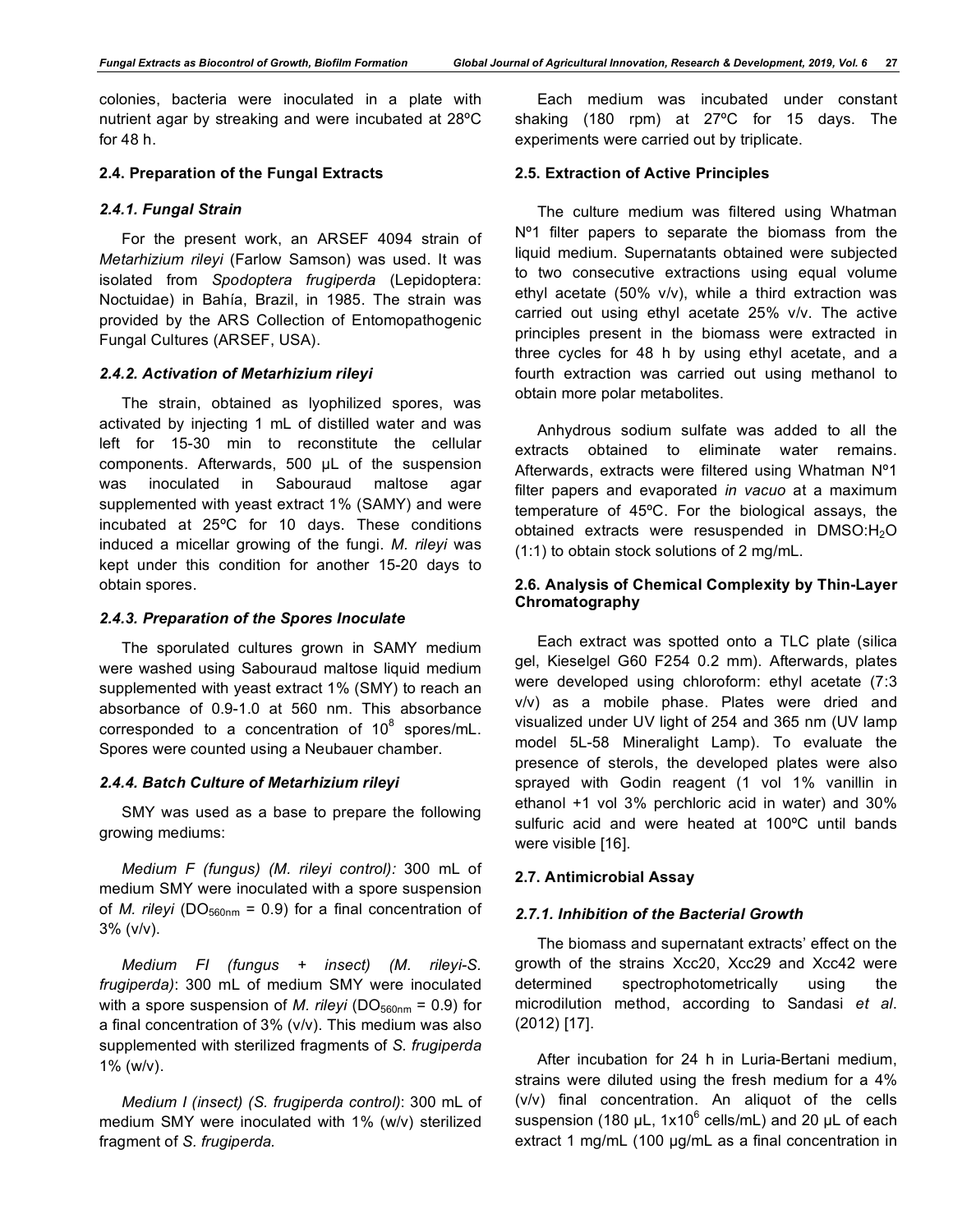the well) were transferred to microplate wells and were incubated for 48 h at 28 ºC. The bacteria's growth was determined spectrophotometrically at  $OD_{560 \text{ nm}}$  using a microplate reader (Power Wave XS2, Bio Tek, Vermont, USA). All the assays were done by sextuplicate in two series of experiments. An equivalent volume of DMSO: $H<sub>2</sub>O$  (1:1) was added instead of the extracts as growth control, while ciprofloxacin (5 µg/mL) was used as a positive control. The maximum level of DMSO to which the cells were exposed was 2.5%.

### *2.7.2. Inhibition of Biofilm Formation*

The inhibition of the biofilm formation was determined spectrophotometrically using the crystal violet technique [18] with some modifications [19].

Xcc strains prepared as described in the previous paragraph were incubated for 48 h at 28 ºC in the presence of the extracts (100 µg/mL final concentration). Afterwards, the supernatant was eliminated, and 20  $\mu$ L of crystal violet 0.1% (w/v) were added to each well and was left to react for 30 min at room temperature. For 100% biofilm formation control,  $DMSO:H<sub>2</sub>O$  (1:1) was added instead of the extracts, while ciprofloxacin (5  $\mu$  g/mL) was used as a positive control.

The crystal violet solution was eliminated by inversion of the plates and washing with distilled water. The biofilm adhered to the plates was dissolved using absolute ethanol. The absorbance was determined at 540 nm using a microplate reader (Power Wave XS2 Biotek, Vermont, USA). All the assays were done by sextuplicate in two series of experiments.

#### *2.7.3. Inhibition of Motility*

This assay was carried out using the Luria-Bertani medium supplemented with agar 0.5% and 0.25%, according to Ha *et al*. (2014) [20] with slight modifications. Both media were added to a Petri dish in two layers, with the medium supplemented with 0.5% agar forming the underlayer and the medium with 0.25% agar as the upper layer. After solidification, 3 µL of each extract was spotted in the central part of the plates and were dried for 1 h. Afterwards, 5 µL of each Xcc strain ( $DO<sub>600nm</sub> = 0.8$ ) was added to the extracts' spots and was dried for 1 h. Plates were incubated for 48 h at 28ºC. The fungal development can be observed as a circular colony at the point of inoculation of a more intense color, and swimming is observed as a lighter halo around the colony. The motility diameter of the bacteria from the inoculation point was measured with the ImageJ program and compared with the control

(DMSO:  $H_2O$ ) to calculate the percentages of migration inhibition.

# **2.8.** *In Vivo* **Assay**

#### *2.8.1. Inhibition of Cankers Development*

Duncan grapefruit leaves were numbered starting from the apex and were cut using a sterile needle. Afterwards, each extract was added using clean cotton, and they were left to dry for 1 h. A suspension of the strain Xcc20 (2.5  $\mu$ L, DO<sub>560 nm</sub> =0.8) was added to the underside of the leaves using clean cotton. The infected plants were incubated for 15 days in a greenhouse at 20-25ºC, with a photoperiod of 16 light hours.

#### **3. RESULTS AND DISCUSSION**

#### **3.1. Re-Isolation from Infected Leaves**

Xcc strains grow on nutritive agar forming yellow colonies of smooth edges and elastic texture. In a bid to verify their virulence, these colonies were used to infect leaves of Duncan grapefruit to obtain cankers, and the active strains were re-isolated. This allowed us to recover three pathogenic Xcc strains: Xcc20, Xcc29, and Xcc42. These strains were grown in Luria-Bertani medium to evaluate their capacity to form biofilm after 48 h of incubation. It was observed that all the strains produced biofilm.

#### **3.2. Fungi Extracts**

#### *3.2.1. Activation and Growth of Metarhizium rileyi*

*M. rileyi* is an imperfect dimorphic fungus that initially has a yeast-like growth and evolves into a filamentous development after a few days [21]. Sporulation is characterized by a variation of the mycelium's color, which goes from cottony white to an intense green during sporulation. Since this fungus has high nutritional requirements, they were grown in Sabouraud-maltose added with 1% yeast extract (SMY) before mass production in batch conditions.

*Metarhizium rileyi* (Farlow) Samson (ARSEF 1972) showed a good growth after 10 days of incubation at 25ºC on solid medium, forming a cottony white mycelium, that was hard to separate from the agar medium. After 15-20 days of incubation, spores were visible as the white mycelium turned green.

Afterwards, the fungus was grown in a batch medium in the presence and absence of *Spodoptera frugiperda* fragments for 15 days. Under rotary shaking,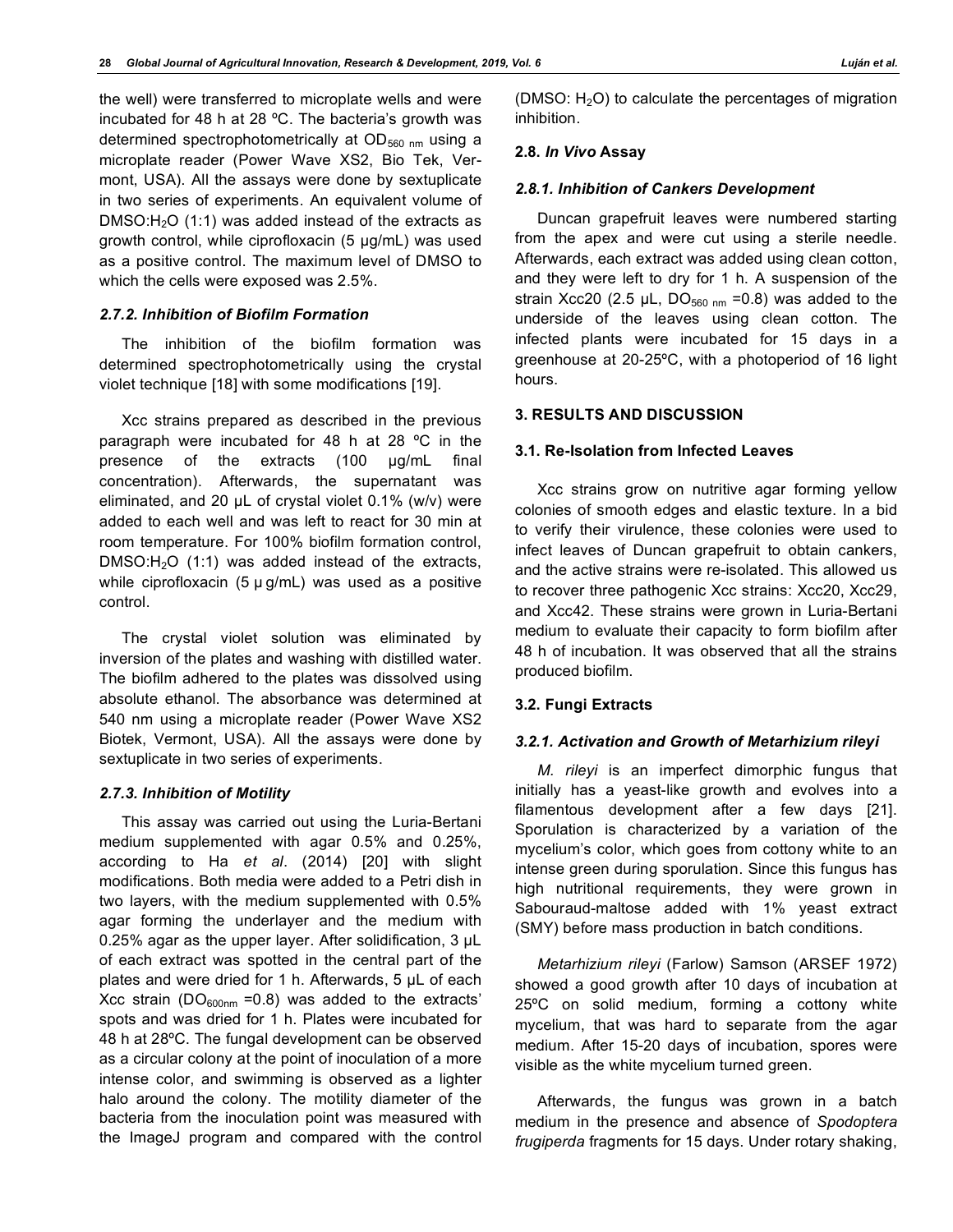*M. rileyi* exhibited a tightly packed micellar growth with a tendency to form spheres, and conidial production was absent. The amount of biomass obtained showed a 38% increase when the medium was supplemented with *S. frugiperda*'s fragments (144 g/L) compared to the non-supplemented medium (104 g/L). It is known that some entomopathogenic fungi require an influx of nutrients derived from the insect's cuticula to germinate. Fungi's hydrolytic enzymes also release compounds from the insect's surface that act as specific signals that induce germination, the formation of the germ tube, etc. [22]. This specific behavior of entomopathogenic fungi in response to their interaction with their hosts might explain the higher yield obtained for the medium supplemented with *S. frugiperda* fragments.

# *3.2.2. Extraction of Secondary Metabolites*

Entomopathogenic fungi synthesize a great array of secondary metabolites, mainly hydrolytic enzymes and low polar compounds, that help them to overcome the host's physical and immunological defenses. Their functions range from the degradation of the insect's cuticula to antibiosis and antifeedant properties, inhibition of the host's growth and immunological system, among others [23]. Gene clusters produce some of these metabolites constitutively, while others are specifically produced in response to signals associated with fungi interaction with their host.

*Metarhizium rileyi* belongs to Hypocreales order, which groups a great number of entomopathogenic fungi. Fungi belonging to this order synthesize a group of secondary metabolites that seems to be characteristic of Hypocreales' species (polyketides, terpenoids, non-ribosomal peptides, etc.) [23]. For this work, two solvent systems of different polarities (methanol and ethyl acetate) were used to extract secondary metabolites produced by *M. rileyi* that are released to the extracellular medium or attached to its membrane. Six extracts were obtained from the biomass, and three were obtained from the supernatant fermented medium (Figure **1**).

# *3.2.3. Qualitative Analysis of the Extracts*

Each extract was spotted onto a TLC plate to observe possible differences in *M. rileyi*'s chemical profile in the presence and absence of *S. frugiperda*  fragments. Godin reagent was used as a revealing agent. This reagent reacts with polyols, phenols, and ketones, giving visual spots whose color range from yellow, brown and green for flavonoids, to different shades of blue, gray and violet for terpenoids [24,25].

Figure **2** shows the TLC profiles of the biomass and supernatant ethyl acetate extracts, and the methanolic biomass extracts, which were revealed with Godin reagent. A shift in the nature of the compounds that are synthesized and released to the extracellular medium by *M. rileyi* is observed among the extracts obtained in



**Figure 1:** Culture of *Metarhizium rileyi* in presence and absence of insects and preparation of the extracts.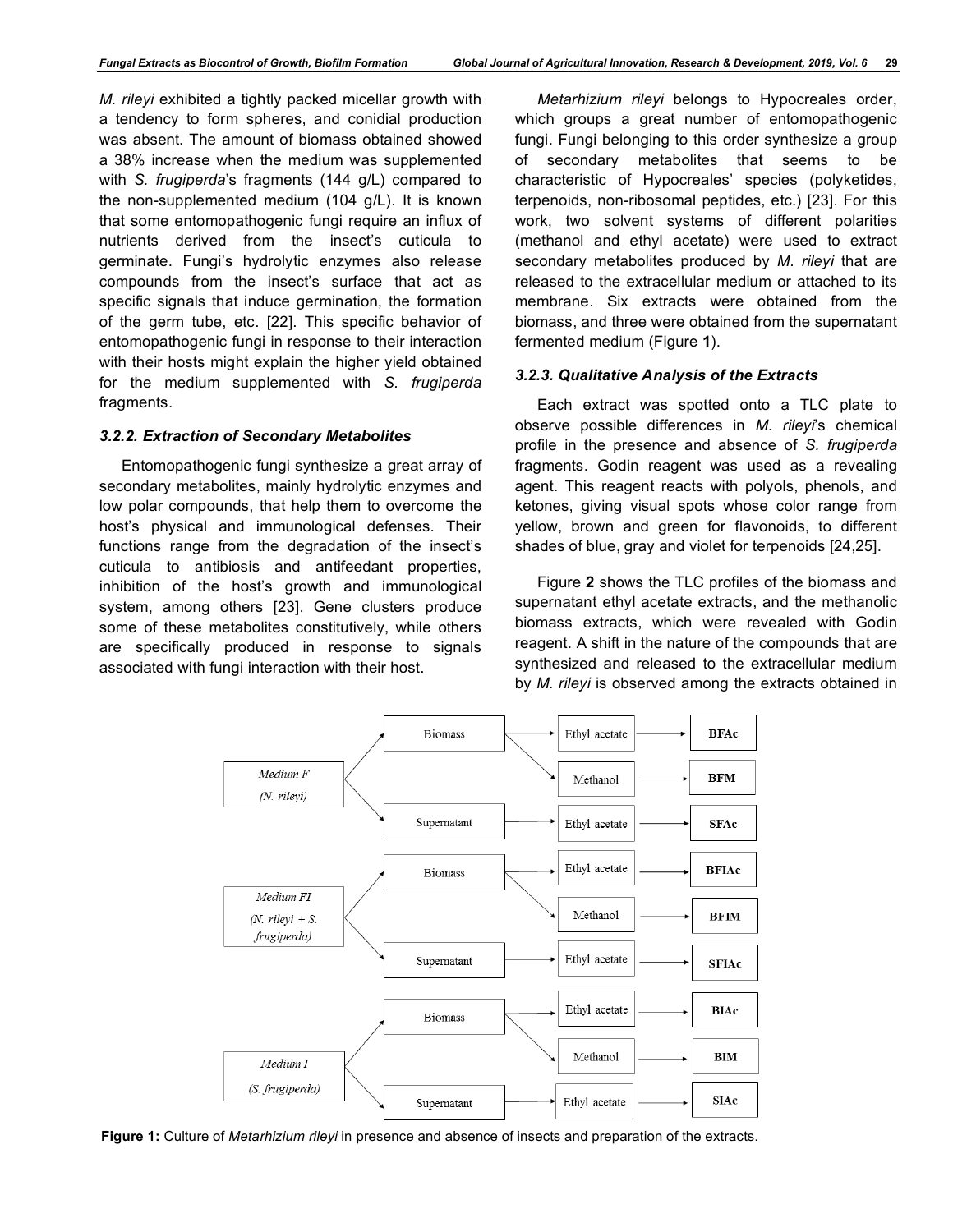

**Figure 2:** Phytochemical profile of *Metarhizium rileyi* (**A**) ethyl acetate extracts of biomass (BFIAc, BFAc, BIAc) and supernatant (SFIAc, SFAc, SIAc) and (**B**) methanolic extracts of the biomass (BFIM, BFM, BIM). TLC, Silica gel, chloroform:ethyl acetate, 7:3 v/v. Detection method: Godin reagent.

the absence and presence of *S. frugiperda*. SFAc profile reveals a pattern of brown spots correlated with flavonoids around the lower part of the plate (Retention factor  $Rf < 0.5$ ), which is not visible in SFIAc (Figure **2A**).

On the other hand, only SFIAc exhibited a violet spot on the upper part of the plate (Rf 0.64) (correlated with terpenoids). BFIAc profile reveals an intense violet spot with Rf 0.93, which is not visible in BFAc and BIAc (Figure **2A**). These groups of compounds might be specifically synthetised in response to the presence of *S. frugiperda*, since the other eluates observed seems to be constitutively produced by the *M. rileyi* regardless of the insect presence. On the contrary, for the methanolic biomass extracts, a possible interruption of the synthesis of some compounds is observed by the fading out of two bands in BFIM compared to BFM (Figure **2B**).

This is in agreement with studies on *Metarhizium,* a cosmopolitan Hypocrealean fungus used as a model of study for this order, where differential gene expression was observed depending on their living stage as saprophytes, epiphytes, pathogens, or even depending on their infection stage [26]. In addition, this result is correlated with the elicitations of secondary metabolites due to the insect addition observed in an entomopathogenic strain of *Aspergillus parasiticus* [27].

# **3.3. Antimicrobial Assay**

# *3.3.1. Inhibition of the Bacterial Growth*

Once the bacteria colonize a surface, it adheres reversibly and moves freely until a mature biofilm is formed. Since a minimum number of microorganisms are necessary for biofilm maturation, bacteria are requited to the community from planktonic bacteria, or the population number is increased through replication of the existent bacteria [28]. As a result, inhibiting the bacterial growth would be an effective measure to prevent biofilm formation and the development of citrus cankers. Moreover, lowering the bacterial load on citrus would also reduce the probability of contagion on the field and during shipment.

In Table **2** is shown the effect of 100 µg/mL of the biomass and supernatant extracts on the growth of three *Xanthomonas citri* subsp*. citri* (Xcc) strains. *M. rileyi* ethyl acetate biomass extracts with and without *S. frugiperda* fragments (BFIAc, BFAc) were able to significantly (*p* ˂ 0.05) affect Xcc growth, with percentages of inhibition ranging from 37.2 to 66.1%. The insect control (BIAc) exhibited percentages of inhibition lower than 15%. This effect on the bacterial growth might be related to the presence of antimicrobial metabolites on the cuticular surface as part of the insect's natural defense mechanisms against pathogens [13].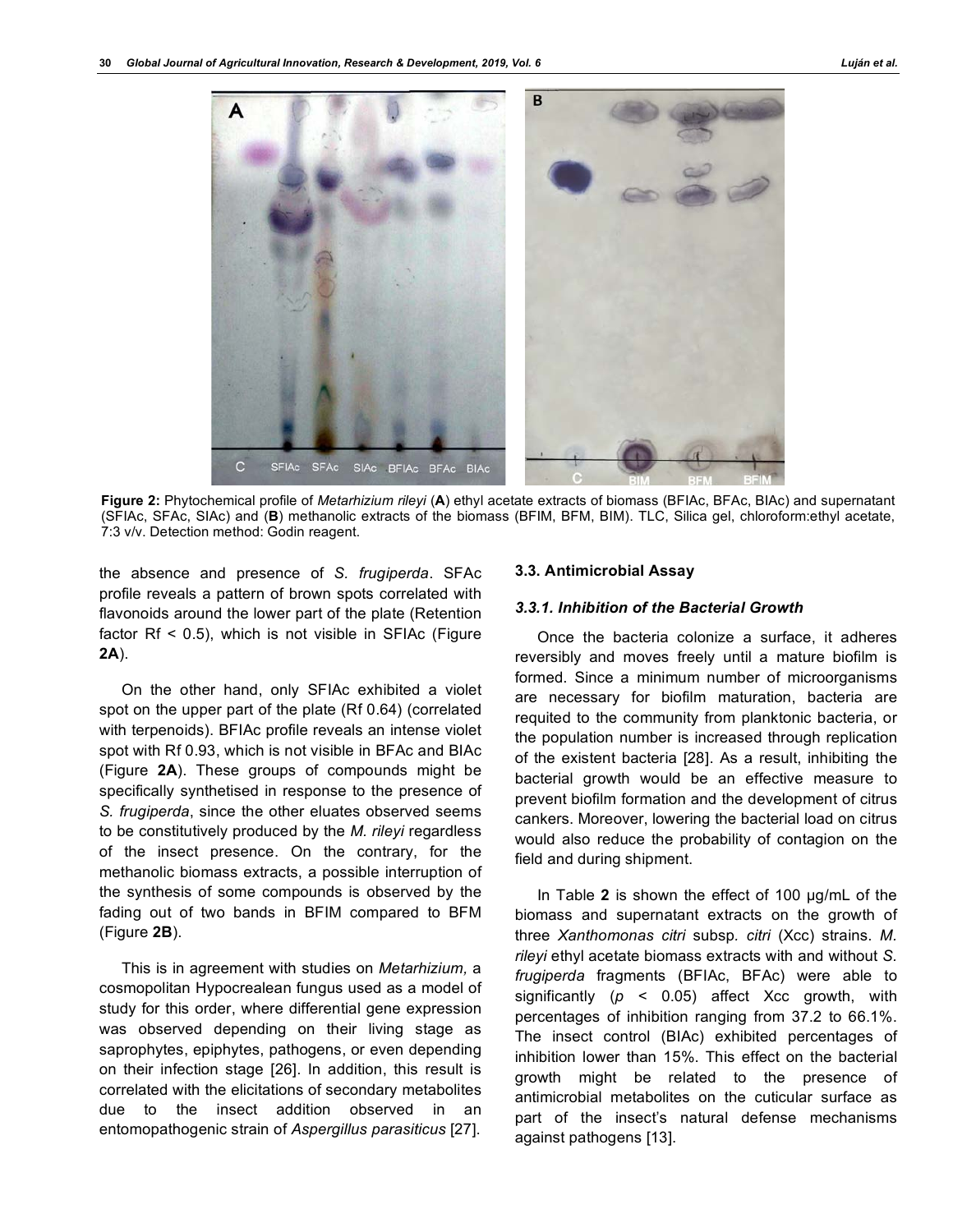| Sample         | <b>Extract type</b> | Sample         | Xcc20 Inhibition (%)     | Xcc29 Inhibition (%)         | Xcc42 Inhibition (%)     |
|----------------|---------------------|----------------|--------------------------|------------------------------|--------------------------|
| <b>Biomass</b> | Ethyl acetate       | <b>BFIAc</b>   | $37.2 \pm 5.3^{a,b,c}$   | 56.1 ± 7.1 <sup>b,c,d</sup>  | 52.1 ± $6.7^{\circ}$     |
|                |                     | <b>BFAc</b>    | $48.5 \pm 4.1^{\circ,d}$ | 66.1 ± 2.6 <sup>c,d</sup>    | $48.5 \pm 5.9^{b,c}$     |
|                |                     | <b>BIAc</b>    | $15.0 \pm 8.7^{a,b}$     | $13.2 \pm 9.9^{a,b}$         | $10.2 \pm 11.0^{a,b,c}$  |
|                | Methanol            | <b>BFIM</b>    | $18.1 \pm 2.1^{a,b}$     | $23.3 \pm 6.4^a$             | $14.6 \pm 8.9^{a,b,c}$   |
|                |                     | <b>BFM</b>     | $32.1 \pm 2.2^d$         | $46.6 \pm 6.7^{b,c}$         | $3.7 \pm 7.0^{a,b}$      |
|                |                     | <b>BIM</b>     | $12.0 \pm 3.0^{a,b,c}$   | $11.6 \pm 4.8^{a,b,c}$       | $2.3 \pm 7.7^a$          |
| Supernatant    | Ethyl acetate       | <b>SFIAc</b>   | $1.7 \pm 7.9^a$          | $8.4 \pm 6.2^a$              | $7.2 \pm 8.9^{a,b}$      |
|                |                     | <b>SFAc</b>    | $9.4 \pm 3.7^{\circ}$    | $5.8 \pm 6.9^{\circ}$        | 5.1 ± 8.9 <sup>a,b</sup> |
|                |                     | <b>SIAc</b>    | $14.6 \pm 3.0$           | $12.5 \pm 5.8^{a,b,c}$       | $13.2 \pm 10.8^{a,b,c}$  |
| Antibiotic     |                     | Ciprofloxacin* | $100.0 \pm 2.2^e$        | $100.0 \pm 7.9$ <sup>d</sup> | $100.0 \pm 1.0^{\circ}$  |

Ethyl acetate extracts of biomass: Fungi+Insect (BFIAc), Fungi (BFAc), Insect (BIAc).

Methanolic extracts of biomass: Fungi+Insect (BFIM), Fungi (BFM) and Insect (BIM).

Ethyl acetate extracts of supernatant: Fungi+Insect (SFIAc), Fungi (SFAc) and Insect (BIAc).

Values (mean ± SD, n=3) in the same column followed by a different letter are significantly different (Tukey test, *p* ≤ 0.05).

As for the biomass methanolic extracts, a significant effect was only observed among *M. rileyi* extracts in the absence of the insect (BFM), with inhibition percentages of 32.1 and 46.6% for Xcc20 and Xcc29 strains, respectively. BFM showed a noticeable growth inhibitory effect compared to BFIM for the Xcc29 strain (Table **2**). While the supernatant extracts reduced Xcc growth less than 15%. On the other hand, the copper resistant strain Xcc42 was only inhibited by BFIAc and BFAc.

These results would also suggest that *M. rileyi* might constitutively synthesize biologically active compounds against the three Xcc strains with antimicrobial activity that remain attached to *fungus* surface.

## *3.3.2. Inhibition of Biofilm Formation*

Biofilm is a bacterial community that develops attached to a surface embedded in an extracellular matrix [29]. It has been demonstrated that Xcc strains that have a defective capacity to form biofilm exhibit a reduced growth on their host and have a limited ability to induce canker symptoms on citrus leaves [2]. The effect of the biomass and supernatant extracts on the biofilm formation by three *Xanthomonas citri* subsp. *citri* strains (Xcc20, Xcc29, and Xcc42) was determined on LB medium. BFIAc and BFIM showed the highest level of inhibition  $(38.2 \pm 7.2\%$  and  $46.6 \pm 1.1\%$ , respectively, at 100 µg/mL) on the biofilm formation by Xcc20 (Table **3**). It is noticeable that while BFIAc had a mild inhibitory capacity at this concentration, BFAc and BIAc did not show significant inhibitory activity. BFM,

on the other hand, was not able to inhibit Xcc20's capacity to form a biofilm, even though BFIM was one of the strongest extracts. This would suggest a shift on *M. rileyi* secondary metabolism associated with its cellular wall in response to *S. frugiperda*.

A similar response, as described before, was observed for Xcc29's biofilm formation. As seen in Table **3**, even though BFAc is not able to inhibit biofilm formation by Xcc29, BFIAc is one of the most active extracts along with BFIM (31.5  $\pm$  3.7% and 43.4  $\pm$ 3.7%, respectively). These results would also suggest a change in *M. rileyi* secondary metabolism in response to its host, represented by a shift of the secondary metabolism toward the synthesis of molecules attached to *M. rileyi*'s surface. This is in accordance with the variations observed in the TLC profiles (Figure **2**).

Supernatant extracts, SFIAc, SFAc, as well as the biomass extract BFIM, exhibited the highest inhibitory capacity of Xcc42 biofilm formation after 48 h of incubation, with a percentage of inhibition of 28.9  $\pm$ 5.2%, 22.1 ± 9.5%, and 27.4 ± 5.0%, respectively (Table **3**). In this case, the active metabolites appear to be both surface molecules and medium polarity metabolites that are excreted to the extracellular medium.

Moreover, it was observed that *S. frugiperda*'s extracts (BIAc, BIM, and SIAc) were not able to significantly affect the biofilm formation by all the Xcc strains evaluated. Therefore, the inhibitory effect of the

<sup>\*</sup>Ciprofloxacin 50 µg/mL.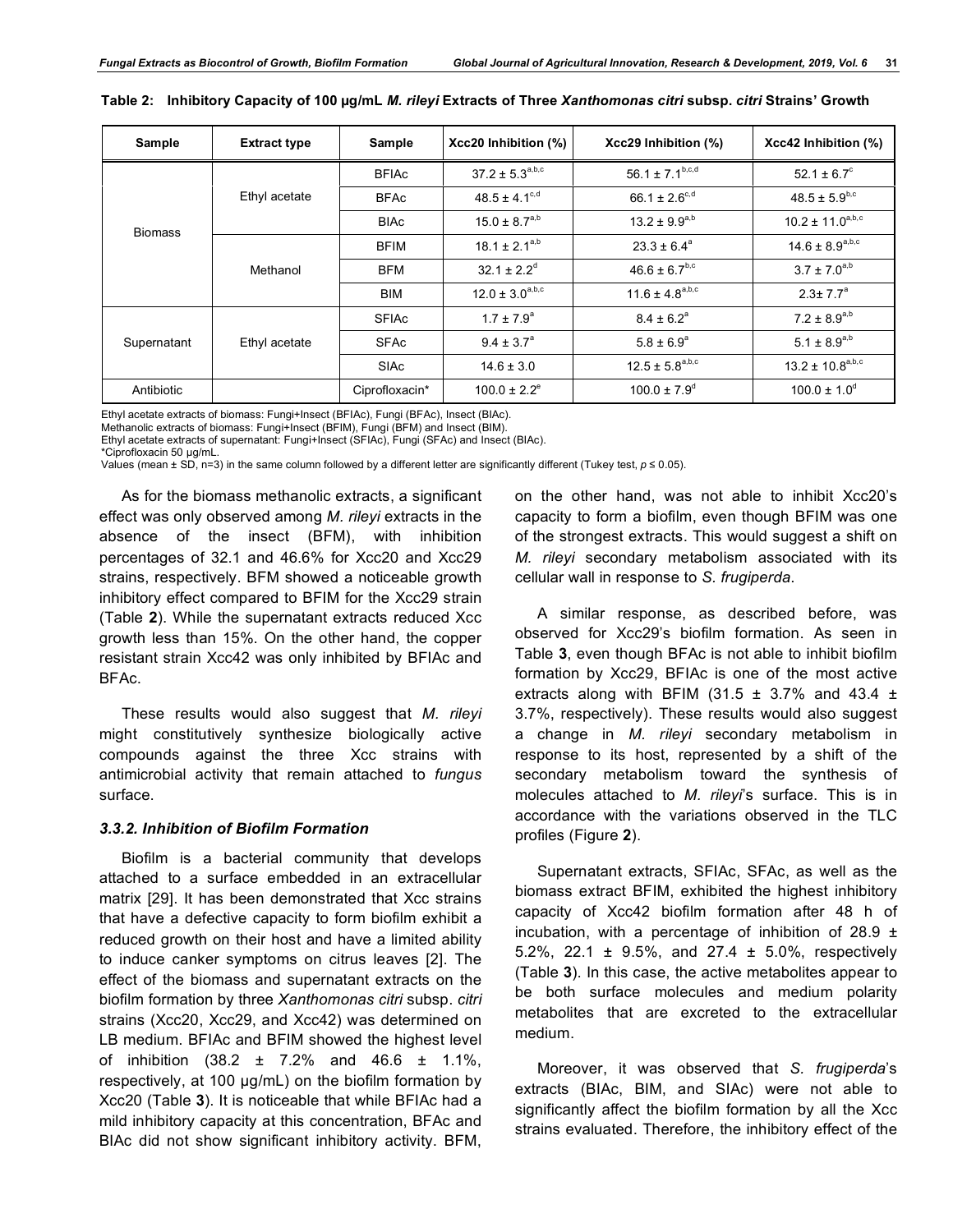| Sample         | <b>Extract type</b> | Sample         | Xcc20 Inhibition (%)    | Xcc29 Inhibition (%)    | Xcc42 Inhibition (%)   |
|----------------|---------------------|----------------|-------------------------|-------------------------|------------------------|
| <b>Biomass</b> | Ethyl acetate       | <b>BFIAc</b>   | $38.2 \pm 7.2^{\circ}$  | $31.5 \pm 3.7^b$        | $0.0 \pm 4.2^a$        |
|                |                     | <b>BFAc</b>    | $9.1 \pm 8.5^{a,b}$     | $3.0 \pm 2.9^{\circ}$   | $4.0 \pm 4.3^a$        |
|                |                     | <b>BIAc</b>    | $11.3 \pm 5.5^{a,b,c}$  | $3.3 \pm 5.7^a$         | $2.3 \pm 5.1^a$        |
|                | Methanol            | <b>BFIM</b>    | $46.6 \pm 1.1^{b}$      | $43.4 \pm 3.7^b$        | $27.4 \pm 5.0^{\circ}$ |
|                |                     | <b>BFM</b>     | $5.3 \pm 5.9^{\circ}$   | $15.8 \pm 4.3^{a,b}$    | $6.5 \pm 8.6^a$        |
|                |                     | <b>BIM</b>     | $0.0 \pm 3.3^{\circ}$   | $9.3 \pm 6.3^{\circ}$   | $3.6 \pm 7.9^a$        |
| Supernatant    | Ethyl acetate       | <b>SFIAc</b>   | $23.0 \pm 5.0^{\circ}$  | $18.8 \pm 4.6^a$        | $28.9 \pm 5.2^a$       |
|                |                     | <b>SFAc</b>    | $27.1 \pm 2.6^{a,b,c}$  | $17.6 \pm 9.5^{a,b}$    | $22.1 \pm 9.5^{\circ}$ |
|                |                     | <b>SIAc</b>    | $10.1 \pm 2.6^{a,b,c}$  | $9.2 \pm 5.5^{a,b}$     | $9.6 \pm 11.4^a$       |
| Antibiotic     |                     | Ciprofloxacin* | $100.0 \pm 3.3^{\circ}$ | $100.0 \pm 3.7^{\circ}$ | $100.0 \pm 4.0^b$      |

**Table 3: Inhibitory Capacity of 100 µg/mL** *M. rileyi* **Extracts on Biofilm Formation (48h) by three** *Xanthomonas citri*  **subsp.** *citri* **Strains**

Ethyl acetate extracts of biomass: Fungi+Insect (BFIAc), Fungi (BFAc), Insect (BIAc)

Methanolic extracts of biomass: Fungi+Insect (BFIM), Fungi (BFM) and Insect (BIM)

Ethyl acetate extracts of supernatant: Fungi+Insect (SFIAc), Fungi (SFAc) and Insect (BIAc).

\*Ciprofloxacin 50 µg/mL.

Values (mean ± SD, n=3) in the same column followed by a different letter are significantly different (Tukey test, *p* ≤ 0.05).

extracts obtained from *M. rileyii* exposed to *S. frugiperda* might be related to compounds produced by the fungus.

Fungi synthesize a great array of metabolites that could effectively counteract its host defense mechanisms as it was identified for different entomopathogenic fungi [15]. The results are in agreement with Cartagena *et al*. (2014) [27] who reported an enhanced capacity to inhibit the bacterial biofilm formation by an entomopathogenic fungus extract when it is exposed to its host. Our results are promising as a potential source of natural biofilm regulator since studies carried out by Petrocelli *et al*. (2012) [30] on *Xanthomonas axonopodis* pv. *citri* mutants, which had the capacity to produce an altered biofilm, revealed that those mutants exhibited variations in the microscopical structure of the colonies, depleted motility, and reduced capacity to attach to leaves and develop cankers *in vivo*.

# *3.3.3. Inhibition of Xanthomonas citri subsp. citri Motility*

Swimming allows Xcc to move across its host to colonize it through stomata and wounds, and to search for adequate sites for adhesion and biofilm formation. It is also important during the initial attachment to host, and biofilm maturation and dispersal [31]. Malamud *et al*. (2011, 2013) [28,32] demonstrated a reduced swimming capacity on Xcc and *X. axonopodis* pv. *citri* mutants, which have a defective capacity to form a biofilm. This result was also confirmed by Sena-Velez

*et al*. (2015) [31]. It was also observed that alterations in the flagellar structure result in reduced swimming, biofilm formation and reduction of virulence [28].

For the present work, we evaluated the capacity of extracts obtained from *M. rileyi* biomass and supernatant to inhibit Xcc strain's swimming capacity on a semi-solid LB medium.

The irregular nature of the motility patron exhibited by Xcc20 and Xcc 29, made it difficult to quantify the extracts' inhibitory capacity; nonetheless, as seen in Figure **3** all extracts were capable of inhibiting the motility of Xcc20. As for Xcc29, SFAc and BFIM had the strongest inhibitory effect on the motility, followed by BFIAc (Figure **4**). It is noticeable that *M. rileyi* extracts were able to inhibit Xcc strains motility independently of the presence of *S. frugiperda*.

As seen in Figure **5**, Xcc42, a copper resistant strain, shows a different swimming pattern compared to the other strains. SFIAc completely inhibited Xcc42 motility, whereas SFAc inhibited 89% of this strain swimming capacity. Both *M. rileyi* + *S. frugiperda* biomass extracts (BFIAc and BFIM) exhibited a low capacity to inhibit Xcc42 motility (8% and 12%, respectively). As for the extracts obtained from *M. rileyi* biomass, only BFAc was able to affect Xcc42 motility (32% of inhibition), while BFM not only did not influence the bacterial motility but also induced *M. rileyi*'s growth. This result would suggest that the active components that affect Xcc42 swimming capacity are constitutively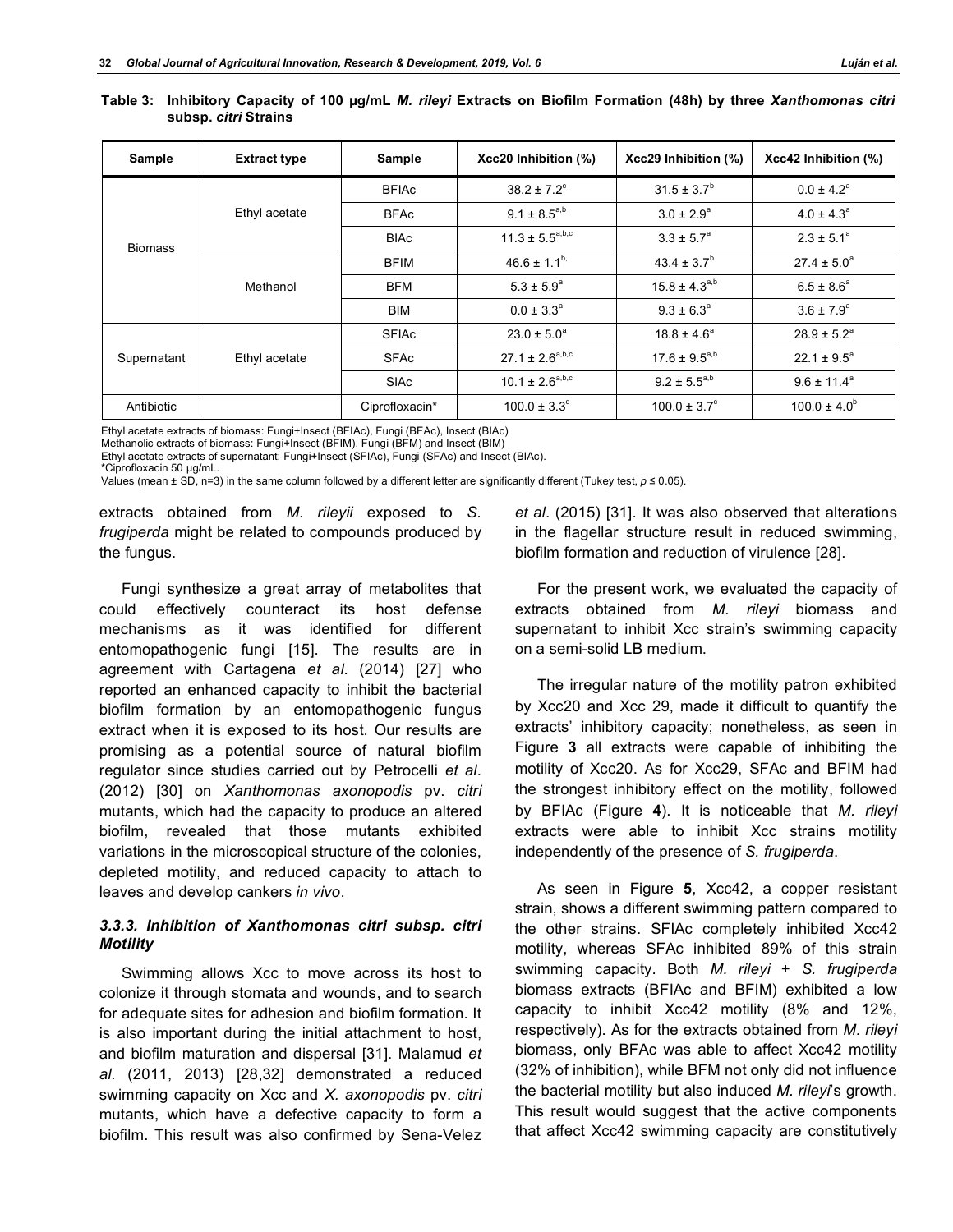

**Figure 3:** Effect of 100 µg/mL of the Biomass ethyl acetate extracts: Fungi+Insect (BFIAc), Fungi (BFAc), Insect (BIAc), of the Biomass methanolic extracts: Fungi+Insect (BFIM), Fungi (BFM) and Insect (BIM), and of the Supernatant ethyl acetate extracts: Fungi+Insect (SFIAc), Fungi (SFAc) and Insect (BIAc) on *Xanthomonas citri* Xcc20 motility**.** Control: DMSO:Water (1:1).



**Figure 4:** Effect of 100 µg/mL of the Biomass ethyl acetate extracts: Fungi+Insect (BFIAc), Fungi (BFAc), Insect (BIAc), of the Biomass methanolic extracts: Fungi+Insect (BFIM), Fungi (BFM) and Insect (BIM), and of the Supernatant ethyl acetate extracts: Fungi+Insect (SFIAc), Fungi (SFAc) and Insect (BIAc) on *Xanthomonas citri* Xcc29 motility. Control: DMSO:Water (1:1).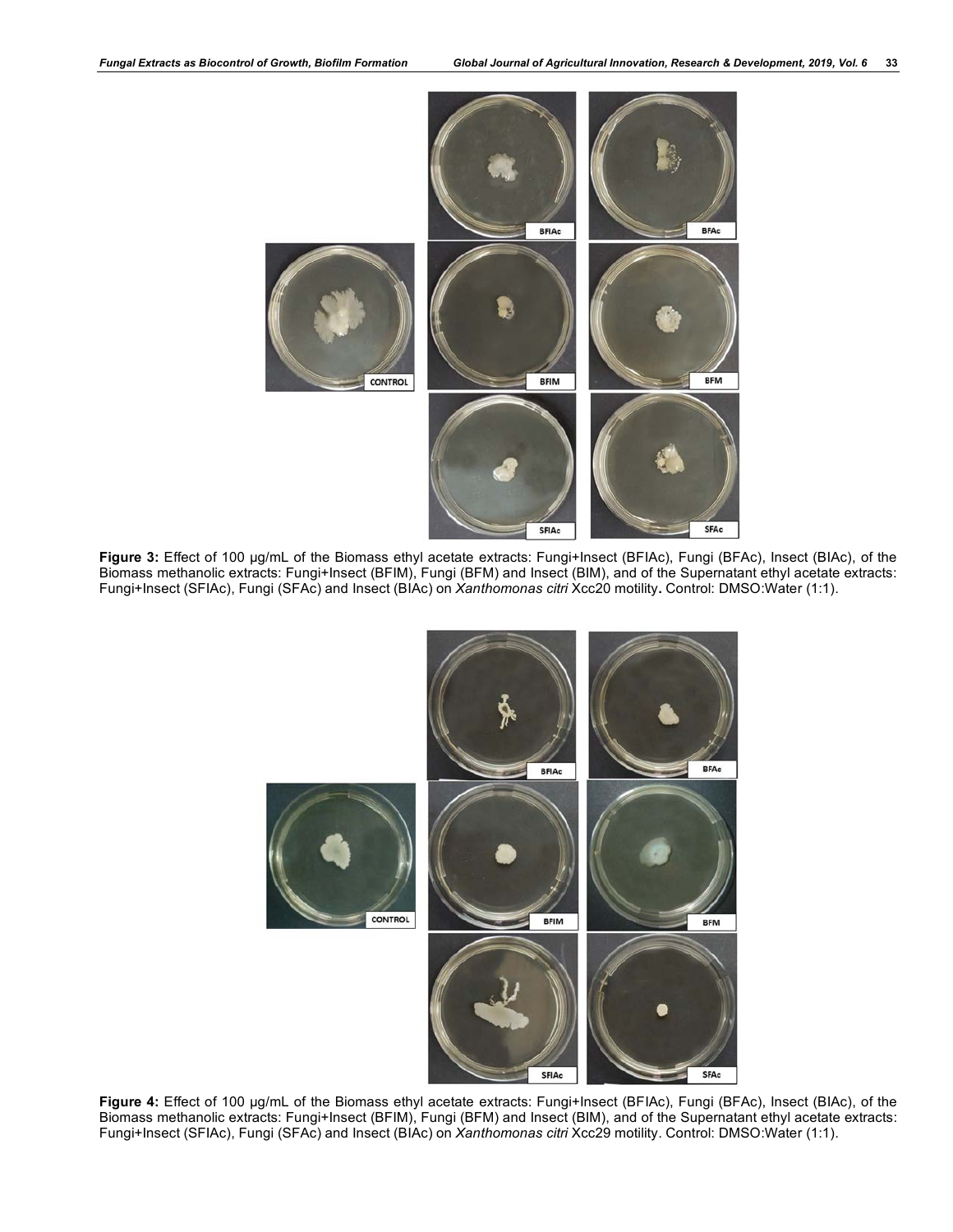

**Figure 5:** Effect of 100 µg/mL of the Biomass ethyl acetate extracts: Fungi+Insect (BFIAc), Fungi (BFAc), of the Biomass methanolic extracts: Fungi+Insect (BFIM), Fungi (BFM), and of the Supernatant ethyl acetate extracts: Fungi+Insect (SFIAc), and Fungi (SFAc) on *Xanthomonas citri* Xcc42 motility. Control: DMSO:Water (1:1).

synthesized by *M. rileyi* and excreted to the extracellular medium.

The effect exhibited by all the extracts on these three Xcc strains shows their potentiality to be used as preventive agents since alterations in Xcc's motility have an important impact on its capacity to form and maturate biofilm. *Xanthomonas* presents a distinctive biofilm structure, characterized by a mushroom-like structure formed by clusters of cells, which are separated by water channels necessary for nutrients flow throughout the biofilm structure [11]. Alterations in this structure were observed in *Xanthomonas axonopodis* pv. *citri* mutants lacking on important components of the flagellum, which resulted in thinner biofilms and reduced virulence [28].

# **3.4. Inhibition of Cankers Development**

Xcc's virulence factors act in coordination and are required at different times of the infective cycle; therefore, it is necessary to evaluate the effect of the extracts in Xcc's natural host to determine their effectiveness under natural conditions where all virulence factors would be expressed.

For this study, we selected the most sensitive strain, *Xanthomonas citri* subsp. *citri*'s Xcc20, to carry out *in vivo* assays on Duncan grapefruit leaves. As seen in Figure **6**, leaves treated with supernatant extracts SFIAc, SFAc, as well those that were coated with biomass extracts BFIM, and BFM do not develop any pathologic symptom after infection with the aforementioned Xcc strain. *In vitro*, all these extracts have in common a strong effect against Xcc20 swimming capacity, which could be regarded as a possible mechanism of action for these extracts, since it has been proved that there is strong correlation between motility, biofilm formation, and *Xanthomonas*' virulence [28]. In concordance with our results, Malamud *et al*. (2011, 2013) [28,32] and Felipe *et al*. (2018) [33] have demonstrated the crucial role of flagella on biofilm formation and cankers development by *Xanthomonas citri* pv. *citri* and *Xanthomonas*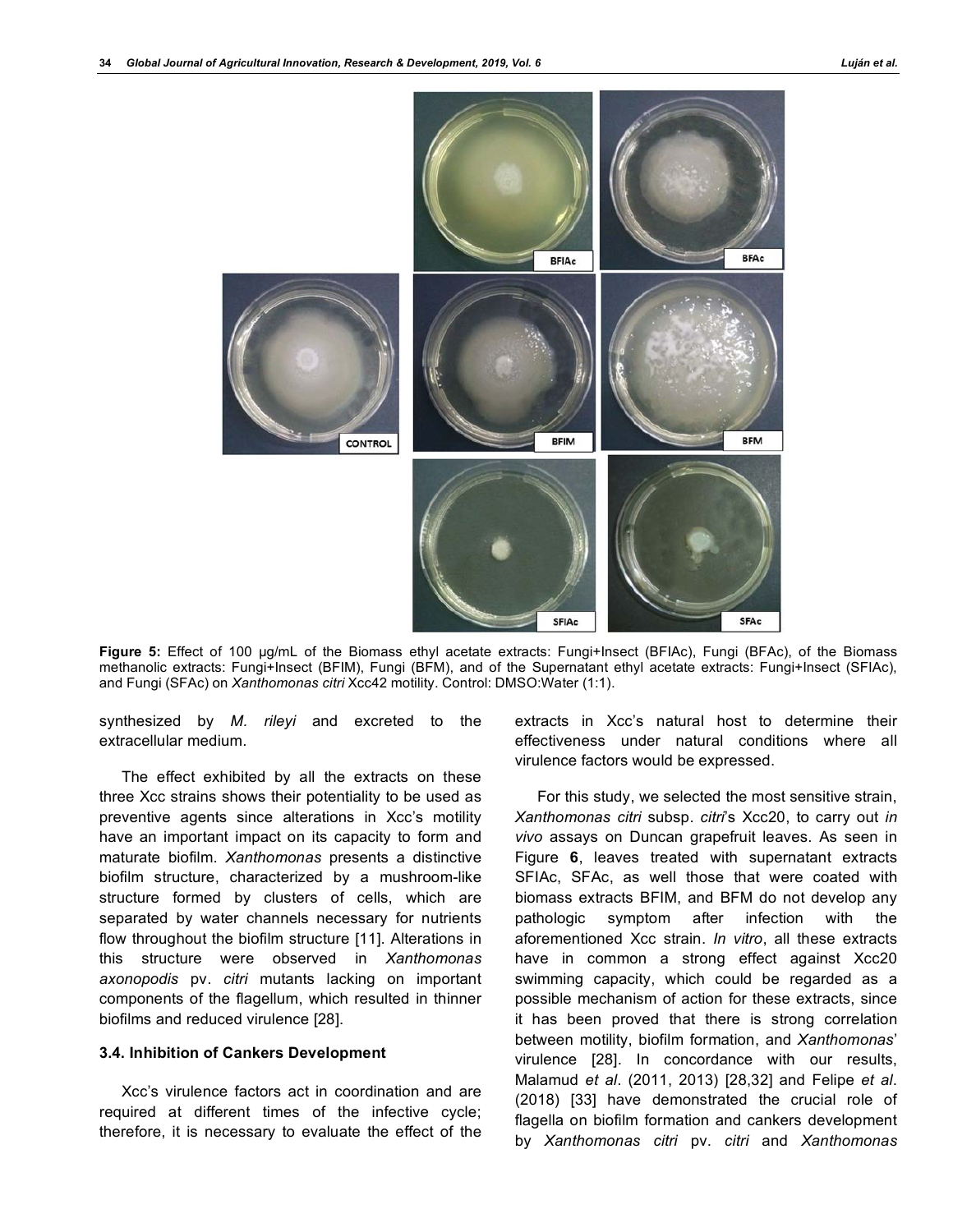

**Figure 6:** Effect of Biomass ethyl acetate extracts: Fungi+Insect (BFIAc), Fungi (BFAc), of the Biomass methanolic extracts: Fungi+Insect (BFIM), Fungi (BFM), and of the Supernatant ethyl acetate extracts: Fungi+Insect (SFIAc), and Fungi (SFAc) on *Xanthomonas citri* Xcc20 infected grapefruit leaves.

*vesicatoria*, which would explain the inhibitory activity observed in our extracts for the *in vivo* assays. In another experiment, Li and Wang (2014) [2] noted that foliar application of two biofilm inhibiting compounds (D-leucine and 3-indolylacetonitrile) reduced this bacteria population in plant and cankers occurrence.

Xcc virulence depends upon the expression of various virulence factors that dictate numerous events occurring before and after infection. Biofilm formation, growth, motility, and attachment to surfaces, are among the most important virulence factors in the infective cycle of *Xanthomonas* species. The extracts that affect bacterial growth, but mainly, biofilm formation and swimming are correlated as cankers protector substances. Biofilm has major importance as a protective mechanism against environmental stress

and plants' defensive system (like  $H_2O_2$  and phenolic compounds) [34]. It has been suggested that biofilm not only plays an important role in the epiphyte survival of Xcc, but also in the early stages of infection and attachment of the bacteria to xylem vessels [20,2].

Even though more assays would be needed to further demonstrate the effectiveness of *M. rileyi*'s compounds to control Xcc's cankers development on citrus leaves, these results are promising to develop an alternative and natural preventive strategy to control this citrus illness of great economic worth.

# **4. CONCLUSION**

*M. rileyi* biomass ethyl acetate extracts (BFIAc and BFAc) had a strong effect on Xcc strains growth. On the other hand, the presence of *S. frugiperda* as an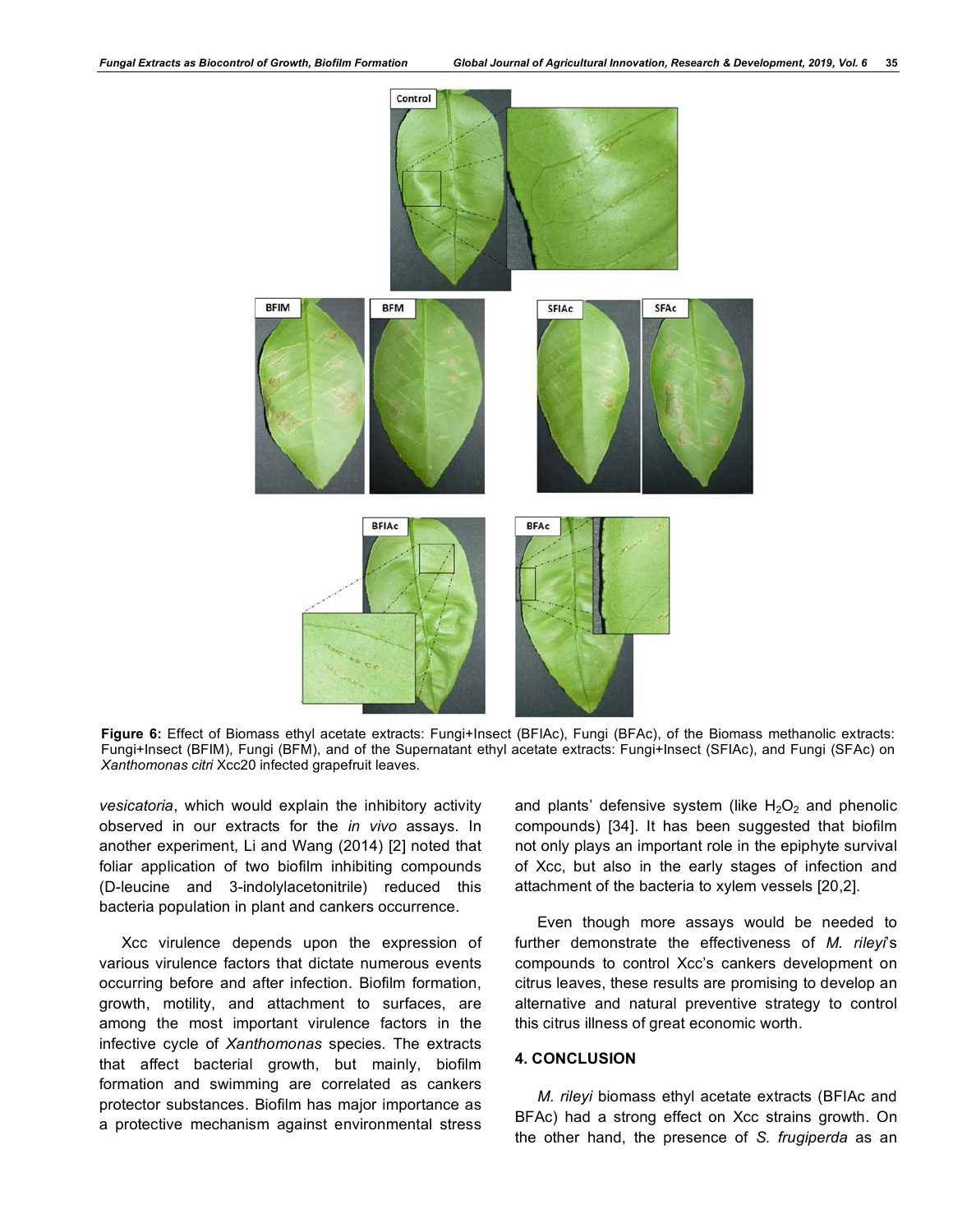elicitor significantly increased *M. rileyi*'s inhibitory capacity to form biofilm as seen by the stronger effect exhibited by BFIAc and BFIM compared to BFAc and BFM, respectively. A different behavior was observed for the copper resistant strain, Xcc42, as for its biofilm formation and swimming capacity since the most active samples were the supernatant extracts (SFIAc and SFAc). Further assays would be needed to explain these results. Moreover, our results also suggest that the most important factor for *in vivo* canker development is the inhibition of Xcc's motility since all the extracts that were able to inhibit canker development *in vivo* were able to inhibit Xcc20's motility *in vitro*. The fact that the extracts can prevent cankers development *in vivo* indicates they are promising sources of metabolites to prevent the development of this citrus disease.

# **CONFLICT OF INTEREST**

The authors have declared that there is no conflict of interest.

# **ACKNOWLEDGEMENT**

The authors acknowledge the financial support from the SCAIT-UNT, the Agencia Nacional de Promoción Científica y Técnica ANPCyT, and The Consejo Nacional de Investigaciones Científicas y Técnicas, CONICET. The authors wish to thank Dra. Karenina Marcinkevicius for her collaboration in the experimental extraction.

# **REFERENCES**

- [1] FedeCitrus. Actividad citrícola argentina 2018. https://www.federcitrus.org/wp-content/uploads/2018/05/ Actividad-Citricola-2018.pdf (2018).
- [2] Li JY, Wang N. Foliar application of biofilm formation– inhibiting compounds enhances control of citrus canker caused by *Xanthomonas citri subsp. citri*. Phytopathol 2014; 104 (2): 134-142. https://doi.org/10.1094/PHYTO-04-13-0100-R
- [3] Canteros BI, Gochez AM, Moschini RC. Management of citrus canker in Argentina, a success story. Plant Pathol J 2017; 33 (5): 441-49. https://doi.org/10.5423/PPJ.RW.03.2017.0071
- [4] Al-Saleh MA, Ibrahim YE. Population dynamics of *Xanthimonas citri subsp. citri* on symptomless citrus fruits under Saudi Arabia conditions and effect of post-harvest treatments on survival of the bacteria. J Plant Pathol 2010; 92(3): 601-5.
- [5] FAO. 2016. PD 6: Xanthomonas citri subsp. Citri. In Protocolos de diagnóstico. Normas internacionales para medidas fitosanitarias 27 (Anexo 6). http://www.fao.org/3/aml513s.pdf (2018).
- [6] Büttner D, Bonas U. Regulation and secretion of Xanthomonas virulence factors. FEMS Microbiol Rev 2010; 34: 107-133. https://doi.org/10.1111/j.1574-6976.2009.00192.x
- [7] Runkle J, Flocks J, Economos J, Dunlop AL. A systematic review of Mancozeb as a reproductive and developmental hazard. Environ Int 2017; 99: 29-42. https://doi.org/10.1016/j.envint.2016.11.006
- [8] Komárek M, Čadková E, Chrastný V, Bordas F, Bollinger JC. Contamination of vineyard soils with fungicides: A review of environmental and toxicological aspects. Environ Int 2010; 36: 138-51. https://doi.org/10.1016/j.envint.2009.10.005
- [9] Kiaune L, Singhasemanon N. Pesticidal copper (I) oxide: environmental fate and aquatic toxicity. Rev Environm Contamination and Toxicology 2011; 213: 1-26. https://doi.org/10.1007/978-1-4419-9860-6\_1
- [10] Behlau F, Jones JB, Myers ME, Graham JH. Monitoring for resistant populations of Xanthomonas citri subsp. citri and epiphytic bacteria on citrus trees treated with copper or streptomycin using a new semi-selective medium. Eur J Plant Pathol 2012; 132: 259-270. https://doi.org/10.1007/s10658-011-9870-7
- [11] Joo HS, Otto M. Molecular basis of *in vivo* biofilm formation by bacterial pathogens. Chem Biol 2012; 19: 1503-1513. https://doi.org/10.1016/j.chembiol.2012.10.022
- [12] Jackson MA, Dunlap CA, Jaronski ST. Ecological considerations in producing and formulating fungal entomopathogens for use in insect biocontrol. BioControl 2010; 55: 129-45. https://doi.org/10.1007/s10526-009-9240-y
- [13] Ortiz-Urquiza A, Keyhani NO. Action on the surface: Entomopathogenic fungi versus the insect cuticle. Insects 2013; 4: 357-374. https://doi.org/10.3390/insects4030357
- [14] Perinotto WMS, Terra ALM, Angelo IC, Fernandes ÉKK, Golo PS, Camargo MG, *et al*. Nomuraea rileyi as biological control agents of Rhipicephalus microplus tick. Parasitol Res 2012; 111: 1743-48. https://doi.org/10.1007/s00436-012-3018-3
- [15] Gibson DM, Donzelli BGG, Krasnoffa SB, Keyhanic NO. Discovering the secondary metabolite potential encoded within entomopathogenic fungi. Nat Prod Reports 2014; 31: 1287-1305. https://doi.org/10.1039/C4NP00054D
- [16] Waldi D. Spray reagents for Thin-Layer Chromatography. In: Stahl E, Ed. Thin-Layer Chromatography. Berlin: Springer 1965. https://doi.org/10.1007/978-3-662-01031-0\_23
- [17] Sandasi M, Leonard CM, Van Vuuren SF, Viljoen AMS. The *in vitro* antibiofilm activity of selected culinary herbs and medicinal plants against Listeria monocytogenes. Afr J Bot 2011; 77: 80-85. https://doi.org/10.1016/j.sajb.2010.05.011
- [18] O'Toole GA, Kolter R. Initiation of biofilm formation in Pseudomonas fluorescens WCS365 proceeds via multiple, convergent signalling pathways: a genetic analysis. Mol Microbiol 1998; 28: 449-61. https://doi.org/10.1046/j.1365-2958.1998.00797.x
- [19] Luciardi MC, Blázquez MA, Cartagena E, Bardón A, Arena ME. Mandarin essential oils inhibit quorum sensing and virulence factors of Pseudomonas aeruginosa. Food Sci Tech 2016; 68: 373-80. https://doi.org/10.1016/j.lwt.2015.12.056
- [20] Ha DG, Kuchma SL, O'Toole GA. Plate-based assay for swimming motility in Pseudomonas aeruginosa. Methods Mol Biol 2014; 1149: 59-65. https://doi.org/10.1007/978-1-4939-0473-0\_7
- [21] Santos Díaz A.M. Potenciación ecofisiológica de conidios de Nomuraea rileyi mediante el uso de factores abióticos de estrés. Grade thesis 2014. Universidad Nacional de Colombia, Facultad de Ciencias, Departamento de Química. Bogotá, Colombia.